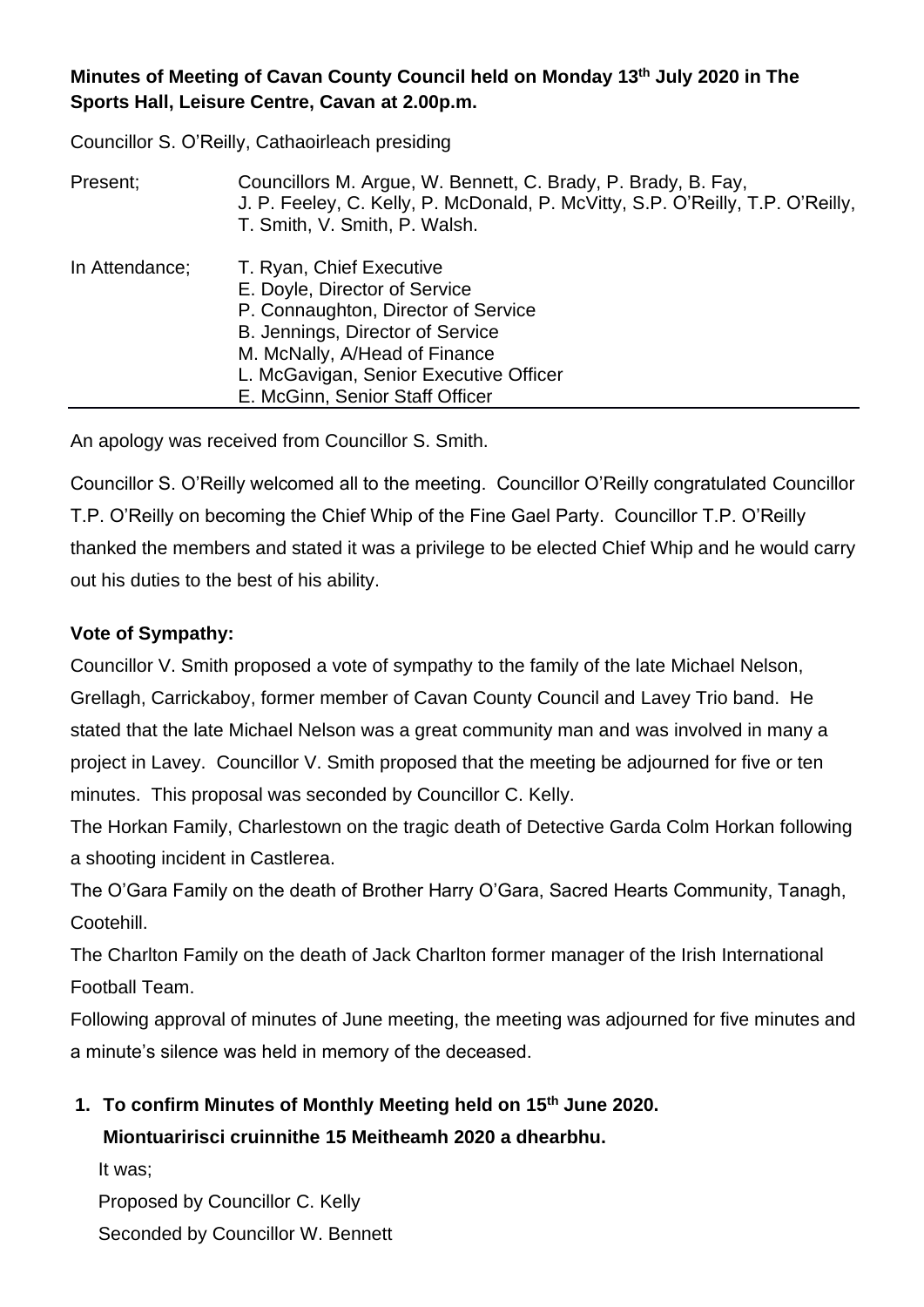And

Resolved;

"that minutes of meeting of Cavan County Council held on 15 June 2020 be hereby approved"

**2. Disclosures of Interests (Section 177 Local Government Act 2001)** Noted.

## **Note Minutes of Committee Meetings**

**3. To note Minutes of Corporate Policy Group meetings held on 7 May 2020. Noted** 

### **Note Members' Reports from Conferences / Training events**

**4. To note members' reports from conferences and training events** *(Section 142 and*  *Section 143 of the Local Government Act 2001; Local Government (Expenses of Local Authority Members) Regulations 2014 Part V Section 5 (1)).*

Noted. No conferences attended due to COVID 19.

### **Correspondence**

- **5(a) To note reply from Office of the Minister for Employment Affairs and Social Protection regarding payment of the COVID 19 Pandemic Unemployment Payment to cross border workers and to people aged 66 and over.** Councillor J.P. Feeley asked that a further letter in relation to above be sent to the new Minister for Social Protection, Ms. Heather Humphreys T.D..
	- **(b) To note reply from Health Service Executive in relation to drug and alcohol services.**

Noted. Councillor J.P. Feeley asked that Councillors on the HSE Forum take up the issue with the HSE.

### **Business prescribed by Statute, Standing Orders or Resolutions of the Council.**

**6. To note Chief Executive's monthly report (Section 51 Local Government Reform Act 2014).**

Noted.

**7. To note Financial Report up to 30 June 2020.**

Noted.

Ms. Margaret McNally, A/Head of Finance gave a detailed presentation to the members on the Financial Report up to 30 June 2020. Ms. McNally stated that the COVID pandemic and subsequent lockdown could impact on Cavan County Council revenue with a potential loss of €8.524m in rates income. She stated that the collection of rates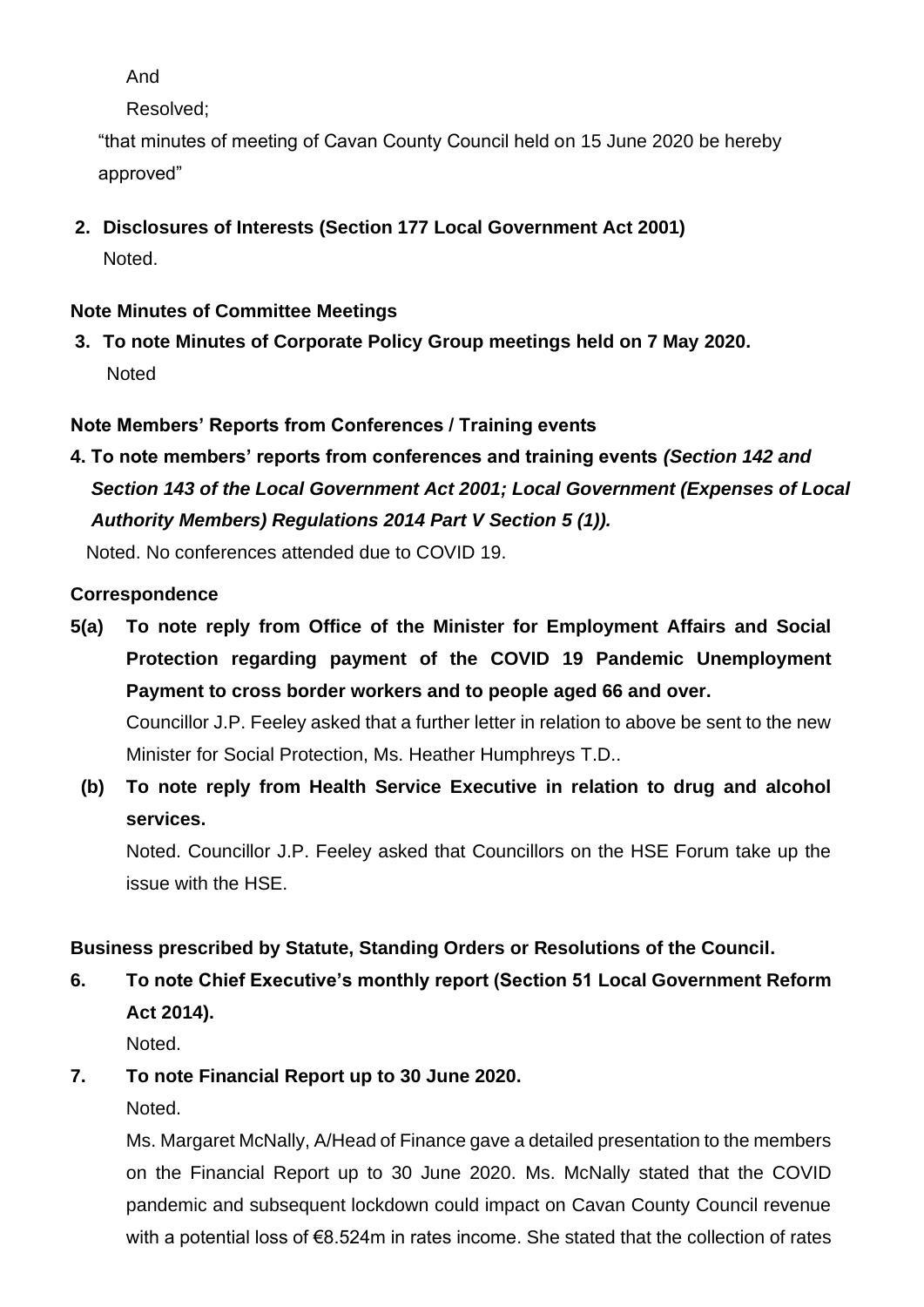has been extremely difficult given a range of factors affecting businesses. She stated that these problems are expected to continue over the next six months which will also present challenges for 2021 and the years going forward. She stated that the Council envisages having to provide a bad debt provision in the 2021 budget and this is expected to affect other areas of anticipated expenditure on additional services. She stated that the Council had budgeted to receive €15.2m from goods and services in 2020 but this too has been hit. She stated that there is a potential loss in parking charges of €400,000, loss in planning fees of €130,000 and a loss of €70,000 from the Museum. She stated that the return to health in many of these finance brackets is heavily dependent on economic recovery in towns across the County. She stated that there is a further reduction of €100,000 in fire safety control and most of this income will never be recovered. Ms. McNally stated that to meet this shortfall the Council is looking to central government for assistance. She stated that the Government already committed to funding rates waived by Councils during the first three months of the pandemic, plus the roll out of a business restart fund and there is anxious wait to see what other subventions could be included in the economic stimulus plan due later in July. She stated that the Council is still no clearer with regard financial security going forward or what government intervention might be. Ms. McNally stated that the review of income and expenditure within all divisions of the Council will continue to be looked at with cash flow projections being prepared and monitored regularly and a tracking system set up to manage all expenditure within the Council specifically due to COVID-19. Ms. McNally informed the meeting that the process of budgeting for next year has already begun with challenging times ahead to prepare a balanced budget.

Mr. Tommy Ryan, Chief Executive reiterated what Ms. McNally had said and noted that the CCMA engaged at an early stage to put a proposal to the Department in relation to the effects of Covid on local authorities. Mr. Ryan stated that the Local Property Tax meeting will be held in September and a decision will have to be made as to whether to increase the LPT to the maximum 15%. He stated that the Cavan County Council is legally required to provide a balanced budget. Mr. Ryan appealed to businesses across the county to access the support of the Government sanctioned re-start grant. He stated that the restart grant was rolled out to provide direct grant aid to micro and small businesses and is a contribution towards the cost of reopening or keeping a business operational. Mr. Ryan stated that if the restart grant is not paid out then it goes back into a national pot and the county is worse off.

The members in turn complimented Ms. McNally, A/Head of Finance for her detailed report.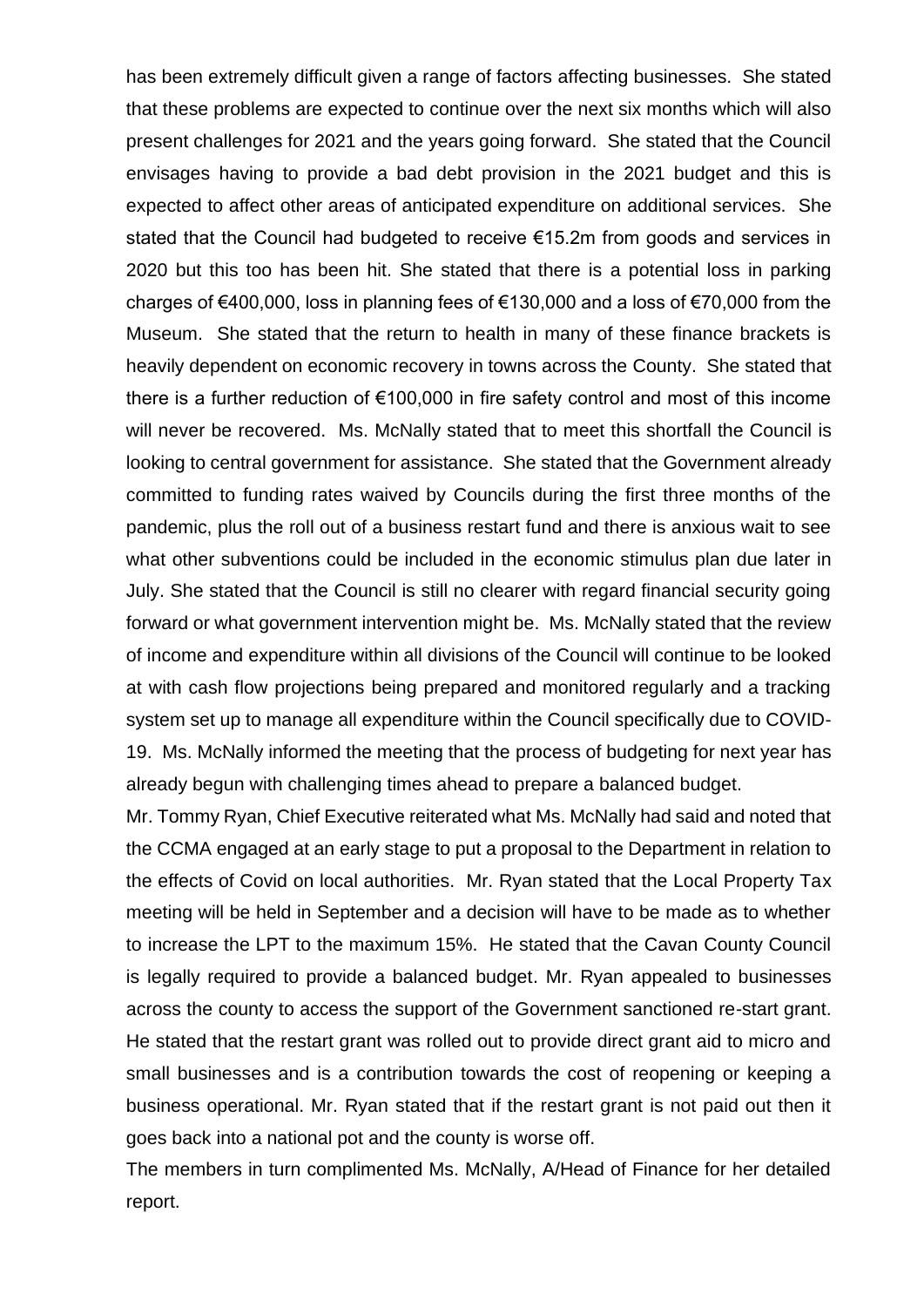# **8. Adoption of Specific Periodic Speed Limit at Aghadreenagh N.S. on the N3.**

It was;

Proposed by Councillor V. Smith

Seconded by Councillor C. Brady

And

Resolved;

"that the Specific Periodic Speed Limit at Aghnadreenagh N.S. on the N3 be hereby adopted".

Mr. Paddy Connaughton, Director of Service informed the members that the change was merely a technicality after it had been listed incorrectly previously and required the sanction of elected members.

- **9. Approval of nominees to Cavan Local Community and Development Committee under Section 128C (3)(b) of the Local Government Reform Act 2014. Nominees as follows:**
	- **Social Inclusion Interests – Mr. Charlie Smyth, replacing Olive Hannigan who has served maximum term of 6 years.**
	- **Community & Voluntary Interests – Bridget Boyle, replacing Ms. Doris Galligan who resigned from the Committee.**
	- **Environmental Interests – Tirloch O'Brien, replacing Mr. Fintan McCabe who has served maximum term of 6 years.**

It was;

Proposed by Councillor J.P. Feeley

Seconded by Councillor C. Kelly

And

Resolved;

"that the nominations of Charlie Smyth, Social Inclusion Interests, Bridget Boyle, Community & Voluntary Interests and Tirloch O'Brien, Environmental Interests to the Local Community and Development Committee under Section 128C (3)(b) of the Local Government Reform Act 2014 be hereby approved".

# **Votes of Congratulations:**

• Philip Doherty on winning two awards for his black comedy-musical 'Redemption of a Rogue' at the Galway Film Fleadh on Sunday 12<sup>th</sup> July. It won prizes for best Irish first feature and best Irish film. Aaron Monaghan also a Cavan man was complimented for his acting in the play.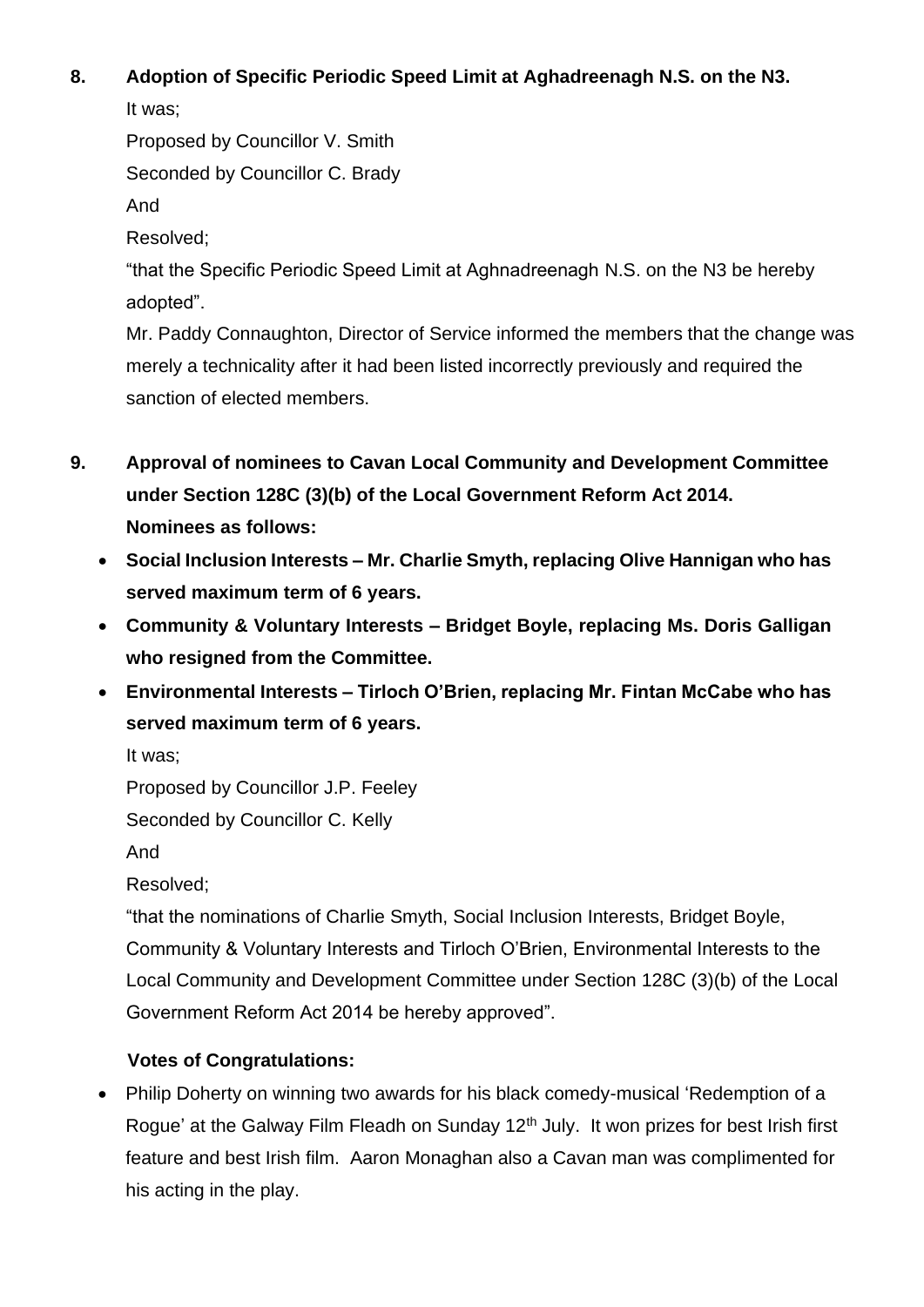- Fr. Martin Hayes from Co. Tipperary on his appointment as Bishop elect of the Kilmore Diocese.
- Olivia Hutchinson and J.P. Ledwidge new owners of the 74 acres lakeside cabin complex at Killykeen on their grand designs to transform the retreat into a bespoke "staycation" destination.
- Minister Heather Humphreys on her new role as Minister for Social Protection, Community and Rural Development and the Islands.
- Minister Helen McEntee on her new role as Minister for Justice.
- Minister Paschal Donohoe on being elected Eurogroup President.
- Kingspan Group on donating €1m worth of personal protective equipment to the HSE to help support the healthcare system in its latest response to the Covid-19 pandemic. Councillor C. Kelly asked that a letter be sent to the Kingspan Group.

### **MEMBERS' ITEMS – JUNE**

### **1. North South Interconnector**

Councillor C. Kelly asked the Director of Service, Mr. Brendan Jennings if there had been any communication or discussions between Cavan County Council and Eirgrid or ESB in relation to the North South Interconnector. Councillor C. Kelly proposed that a letter be sent to the new Minister for Climate Action, Communications Networks and Transport asking that the cables for the North South Interconnector and placed underground.

This proposal was seconded by Councillor P. McDonald.

Mr. Brendan Jennings, Director of Service informed the members that since the last Council meeting, there has been no communication or discussions between Cavan County Council and Eirgrid or the ESB.

#### **Roads**

Councillor C. Kelly stated that the roads situation in the County was recently discussed at the Bailieborough Cootehill Municipal District meeting. Councillor C. Kelly proposed that the Council write to Minister Eamon Ryan, T.D., Minister for Transport to arrange a meeting with a deputation from Cavan County Council and Minister Heather Humphreys T.D. in relation to roads allocation for County Cavan. This was seconded by Councillor P. McDonald.

# **2. To request Cavan County Council not to send out any Water Rates Demands for April, May and June during the Covid 19 Pandemic.**

Councillor P. McDonald stated that he spoke with Ms. Margaret McNally and she informed him that it was Irish Water and not Cavan County Council who sent out bills for water. Councillor P. McDonald called on Irish Water not to sent out any water rates demands for April, May and June during the Covid 19 Pandemic. He asked that Irish Water acknowledge